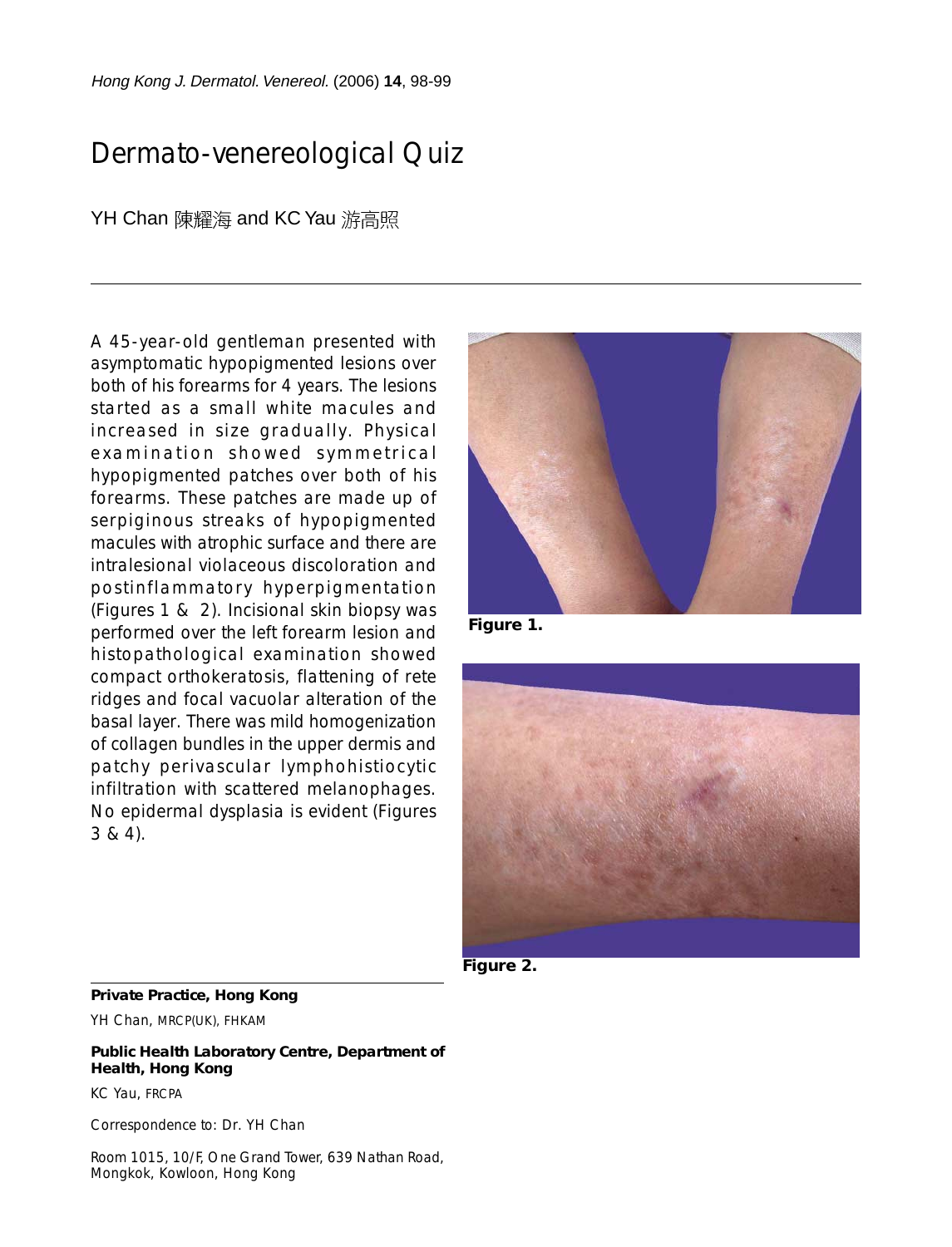



**Figure 3.**

**Figure 4.**

## **Questions**

- 1. What is the diagnosis and common differential diagnoses for this patient?
- 2. What is the commonest site of involvement and presentation of this disease?
- 3. What complications can occur?
- 4. What is your treatment for this patient?
- 5. What is the prognosis for this patient?

(Answers on page 100)